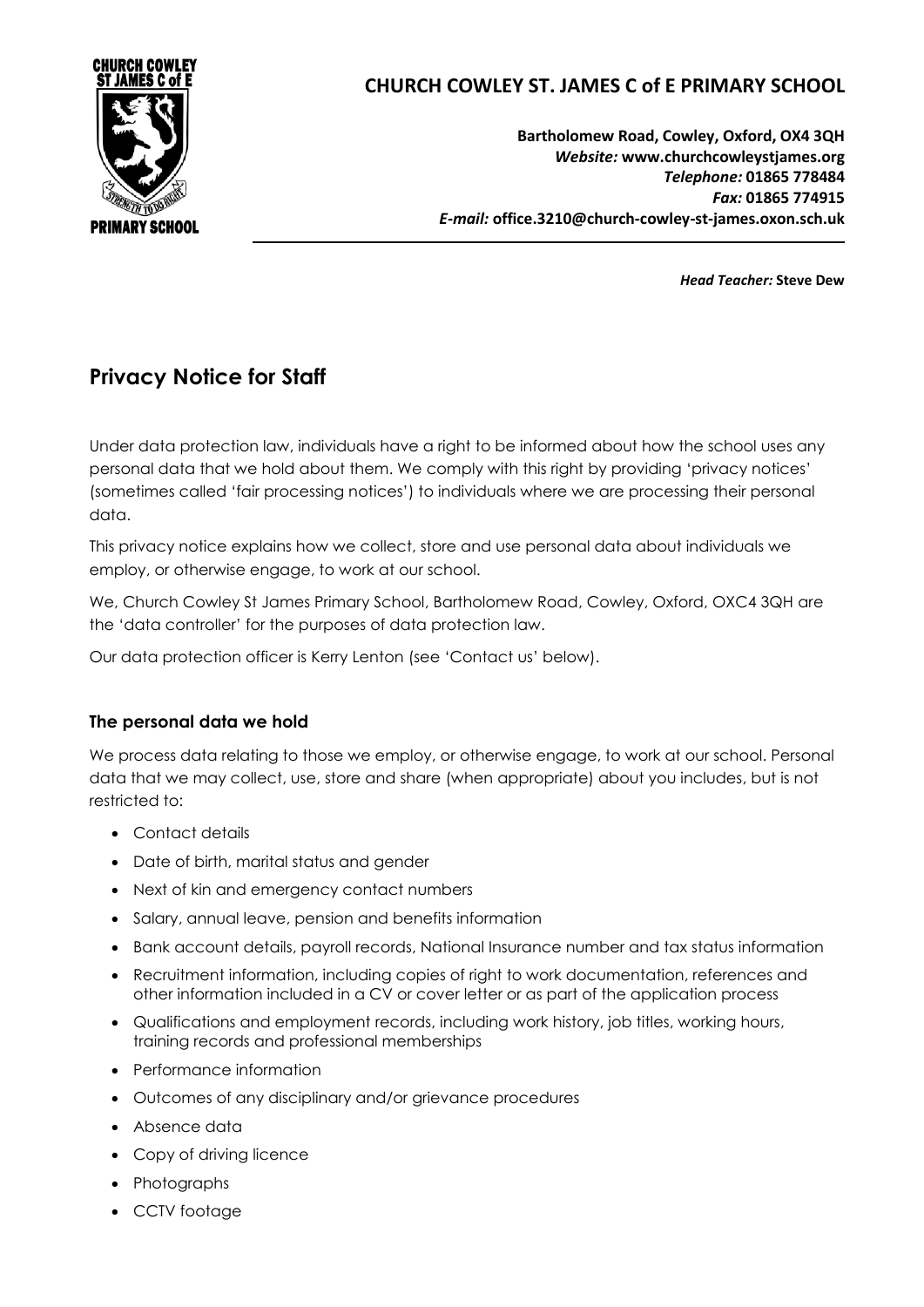Data about your use of the school's information and communications system

We may also collect, store and use information about you that falls into "special categories" of more sensitive personal data. This includes information about (where applicable):

- Race, ethnicity, religious beliefs, sexual orientation and political opinions
- Trade union membership
- Health, including any medical conditions, and sickness records

### **Why we use this data**

The purpose of processing this data is to help us run the school, including to:

- Enable you to be paid
- Facilitate safe recruitment, as part of our safeguarding obligations towards pupils
- Support effective performance management
- Inform our recruitment and retention policies
- Allow better financial modelling and planning
- Enable ethnicity and disability monitoring
- Improve the management of workforce data across the sector
- Support the work of the School Teachers' Review Body

#### **Our lawful basis for using this data**

We only collect and use personal information about you when the law allows us to. Most commonly, we use it where we need to:

- Fulfil a contract we have entered into with you
- Comply with a legal obligation
- Carry out a task in the public interest

Less commonly, we may also use personal information about you where:

- You have given us consent to use it in a certain way
- We need to protect your vital interests (or someone else's interests)

Where you have provided us with consent to use your data, you may withdraw this consent at any time. We will make this clear when requesting your consent, and explain how you go about withdrawing consent if you wish to do so.

Some of the reasons listed above for collecting and using personal information about you overlap, and there may be several grounds which justify the school's use of your data.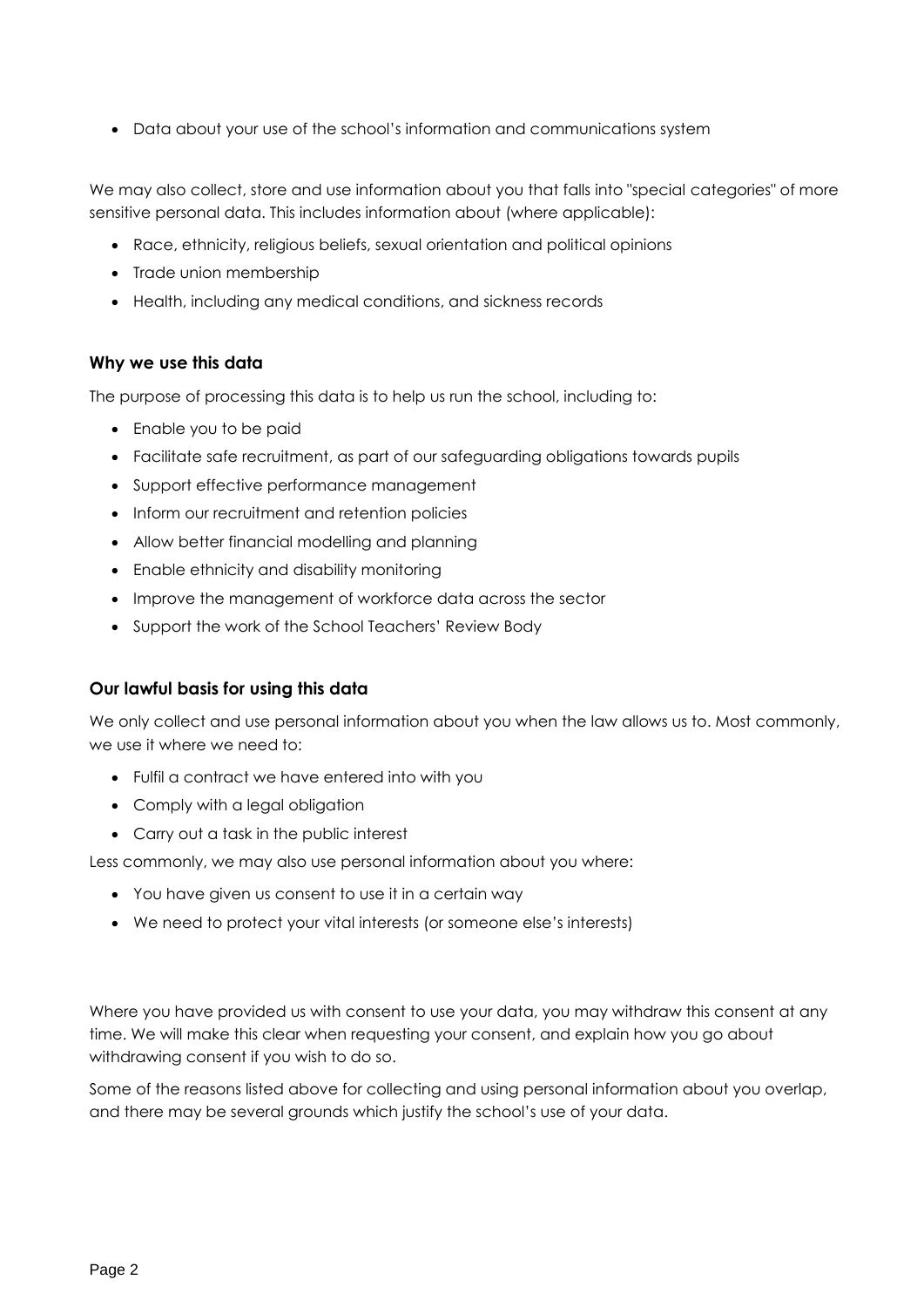# **Collecting this information**

While the majority of information we collect from you is mandatory, there is some information that you can choose whether or not to provide to us.

Whenever we seek to collect information from you, we make it clear whether you must provide this information (and if so, what the possible consequences are of not complying), or whether you have a choice.

#### **How we store this data**

We create and maintain an employment file for each staff member. The information contained in this file is kept secure and is only used for purposes directly relevant to your employment.

Once your employment with us has ended, we will retain this file and delete the information in it in accordance with the *[Information and Records Management Society.](http://irms.org.uk/?page=schoolstoolkit&terms=%22toolkit+and+schools%22)*

#### **Data sharing**

We do not share information about you with any third party without your consent unless the law and our policies allow us to do so.

Where it is legally required, or necessary (and it complies with data protection law) we may share personal information about you with:

- *Our local authority – to meet our legal obligations to share certain information with it, such as safeguarding concerns and information about headteacher performance and staff dismissals*
- The Department for Education processing is necessary for the performance of a task carried out in the public interest or in the exercise of official authority vested in the controller
- *Educators and examining bodies -* processing is necessary for the performance of a task carried out in the public interest or in the exercise of official authority vested in the controller
- *Our regulator Ofsted, -* processing is necessary for the performance of a task carried out in the public interest or in the exercise of official authority vested in the controller
- *Suppliers and service providers – to enable them to provide the service we have contracted them for, such as payroll*
- *Financial organisations - – to enable them to provide the service we have contracted them for, such as pensions*
- *Central and local government -* processing is necessary for the performance of a task carried out in the public interest or in the exercise of official authority vested in the controller
- *Our auditors -* processing is necessary for the performance of a task carried out in the public interest or in the exercise of official authority vested in the controller
- *Survey and research organisations - to enable them to provide the service we have contracted them for*
- *Trade unions and associations to enable them to provide the service you have contracted them for, such as membership*
- *Health and social welfare organisations - to meet our legal obligations to share certain information with it, such as safeguarding concerns*
- *Professional advisers and consultants - to enable them to provide the service we have contracted them for*
- $\bullet$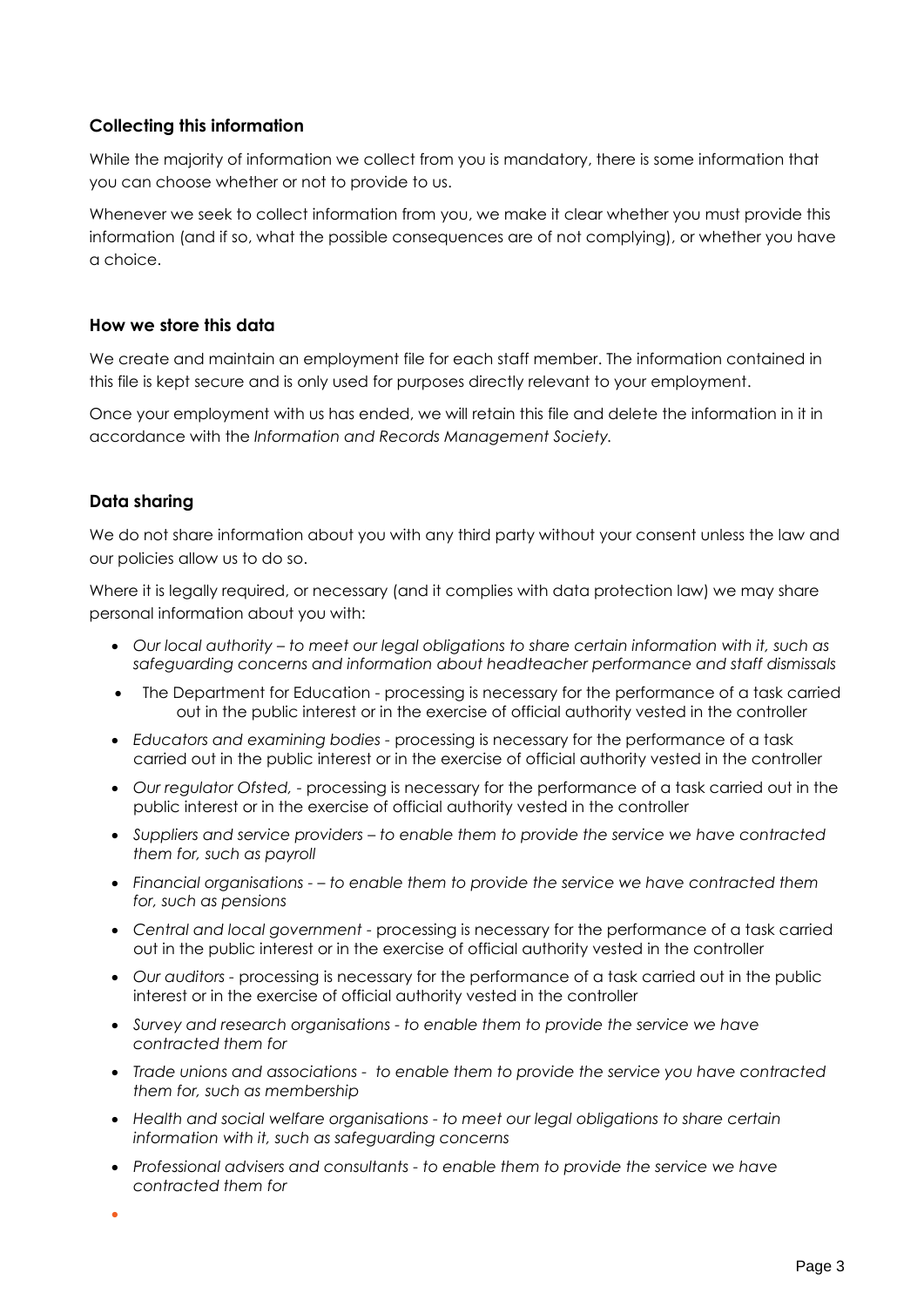- *Police forces, courts, tribunals - to meet our legal obligations to share certain information with it, such as safeguarding concerns*
- *Professional bodies - to enable them to provide the service we have contracted them for*
- *Employment and recruitment agencies - to enable them to provide the service we have contracted them for*

#### **Transferring data internationally**

Where we transfer personal data to a country or territory outside the European Economic Area, we will do so in accordance with data protection law.

#### **Your rights**

#### **How to access personal information we hold about you**

Individuals have a right to make a **'subject access request'** to gain access to personal information that the school holds about them.

If you make a subject access request, and if we do hold information about you, we will:

- Give you a description of it
- Tell you why we are holding and processing it, and how long we will keep it for
- Explain where we got it from, if not from you
- Tell you who it has been, or will be, shared with
- Let you know whether any automated decision-making is being applied to the data, and any consequences of this
- Give you a copy of the information in an intelligible form

You may also have the right for your personal information to be transmitted electronically to another organisation in certain circumstances.

If you would like to make a request, please contact our data protection officer.

#### **Your other rights regarding your data**

Under data protection law, individuals have certain rights regarding how their personal data is used and kept safe. You have the right to:

- Object to the use of your personal data if it would cause, or is causing, damage or distress
- Prevent your data being used to send direct marketing
- Object to the use of your personal data for decisions being taken by automated means (by a computer or machine, rather than by a person)
- In certain circumstances, have inaccurate personal data corrected, deleted or destroyed, or restrict processing
- Claim compensation for damages caused by a breach of the data protection regulations

To exercise any of these rights, please contact our data protection officer.